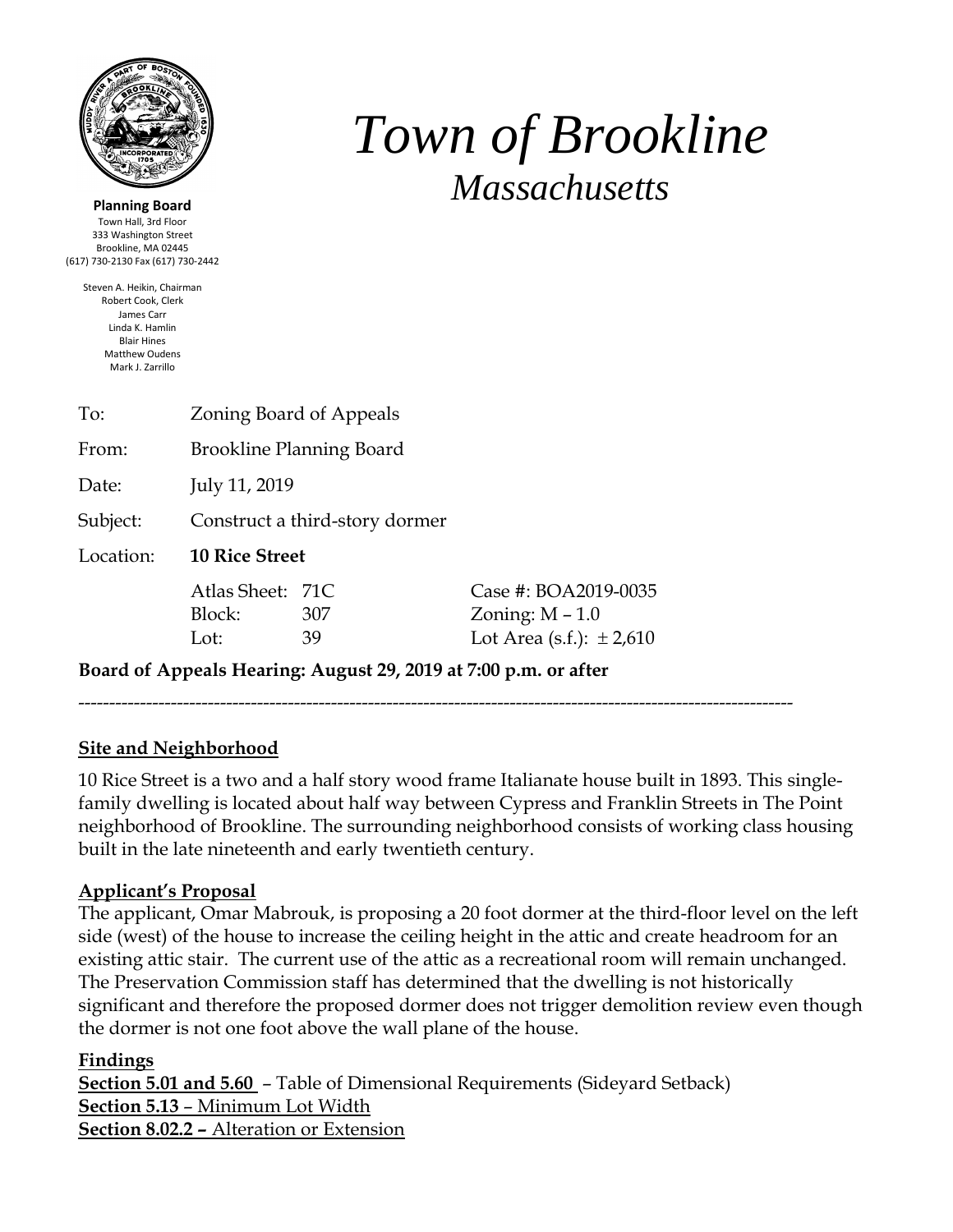|              | Required   | Existing    | Proposed           | <b>Finding</b>   |
|--------------|------------|-------------|--------------------|------------------|
| Lot Width    | 40'        | 30'         | 30′                | Special Permit*  |
| Side Setback | ヮ ニ'<br>ت. | יה ה<br>∠.∠ | יה ה<br><u>_._</u> | Special Permit** |

A special permit is required to alter this pre-existing non-conforming structure.

\* Under **Section 8.02**, the Board of Appeals may grant a special permit to alter a pre-existing non-conforming structure.

\*\* Under **Section 5.43**, the Board of Appeals may waive by special permit the required yard setbacks if counterbalancing amenities are provided. The applicant has not yet indicated the counterbalancing amenity, and landscaping would be appropriate.

## **Planning Department Analysis**

The Planning Department believes that this is a reasonable proposal, especially given that it is a single-family home in a multi-family district. The third floor dormer should have minimal impact on the surrounding neighborhood. New landscaping should serve as the counterbalancing amenity.

## **Planning Board Comments**

The Planning Board was supportive of the proposal but expressed frustration with the inaccuracy of the plans. The applicant agreed to submit revised plans prior to the ZBA meeting that more accurately reflected the existing and proposed structure. Some members of the Board stated that they would prefer to see the dormer pushed back from the wall plane of the house, but nonetheless approved the application.

## **Therefore, the Planning Board recommends approval of this application per the site plan by EMB, dated March 26, 2019, and elevations and floor plans by Kneeland Construction Corp, dated March 14, 2019 and revised July 22, 2019, subject to the following conditions:**

- 1. Prior to the issuance of a building permit, the applicant shall submit a final site plan, floor plans and elevations subject to the review and approval of the Assistant Director of Regulatory Planning.
- 2. Prior to the issuance of a building permit, the applicant shall submit a final landscaping plan subject to the review and approval of the Assistant Director of Regulatory Planning.
- 3. Prior to the issuance of a building permit, the applicant shall submit to the Building Commissioner for review and approval for conformance to the Board of Appeals decision: a) a final site plan stamped and signed by a registered engineer or land surveyor; b) final floor plans and elevations stamped and signed by a registered architect or engineer; and c) evidence that the Board of Appeals decision has been recorded at the Registry of Deeds.